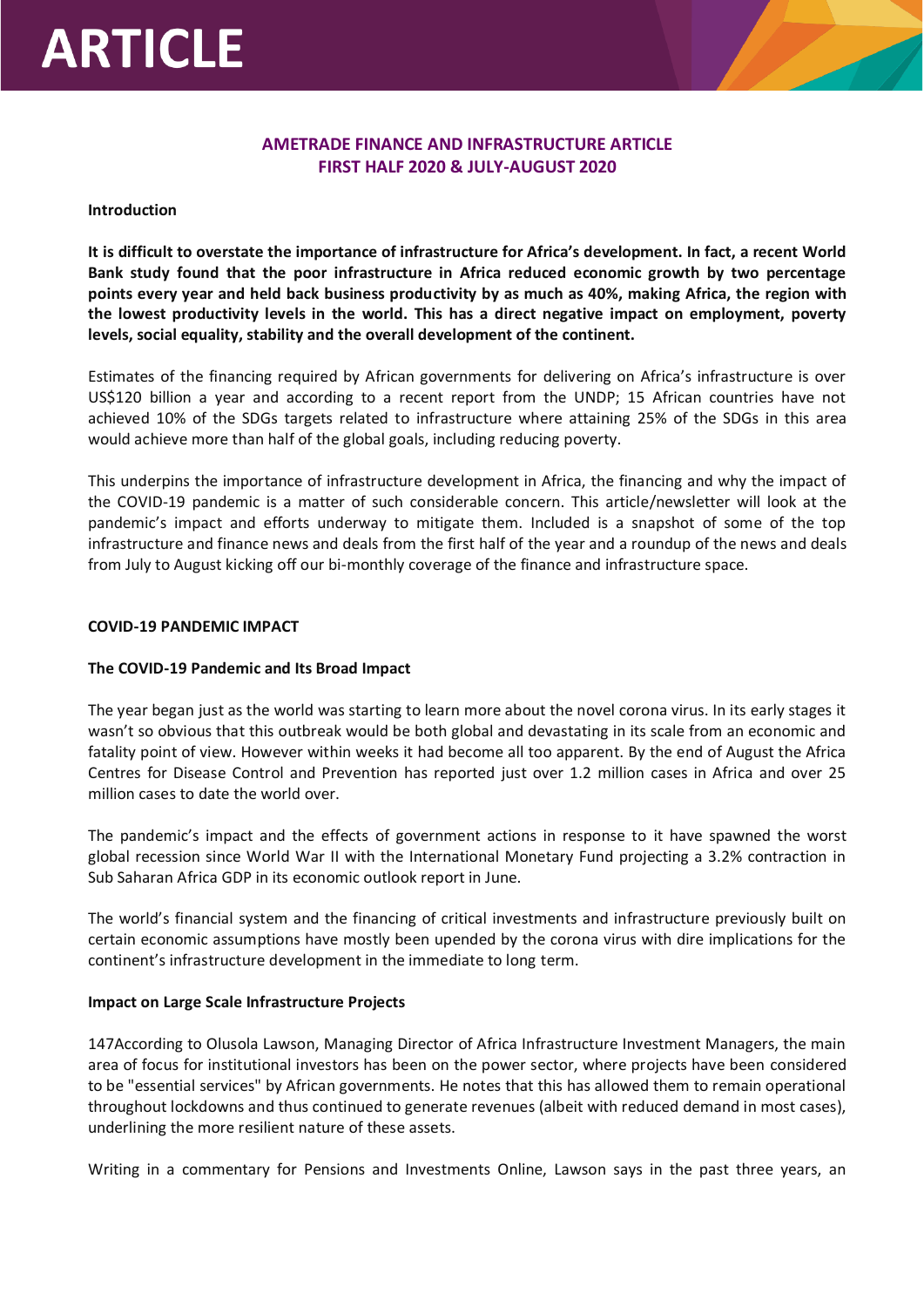average of 68% of African infrastructure transactions have been into thermal power and renewable projects and that almost 60% of projects are financed in U.S. dollars with hard currency-linked revenues.

The marked reduction in economic activity however means PPP projects especially in the transportation sector are experiencing considerable revenue generation challenges including loss of shipping fees at maritime ports, gate fees and commercial concessions at airports and gate fees on toll roads. Project risk insurance for PPPs could also become prohibitively expensive and affect project bankability.

<sup>152</sup> According to the IMF the current health crisis will most likely affect PPPs in three key ways: One, creating additional costs for all PPP projects, mostly due to disinfection of equipment and facilities, and labour force shortages;

Two, markedly reducing the revenue of user-funded PPP projects, notably transportation and energy projects, due to the much diminished demand;

Three, construction delays and supply chain disruption for projects in the construction phase.

However, some sectors such as water are likely to be less impacted by COVID-19 challenges, while for school projects, the impact may be uncertain in the short-term.

153The World Bank anticipates that in the medium term, there will be a lasting decline in revenues from operating projects, adverse impacts on access to financing for those yet to reach financial close, and considerable interruption of construction schedules of projects already underway. The bank is therefore advocating more resilient PPP and contractual frameworks going forward.

#### **Effective Response Going Forward**

In light of the grave impact of the pandemic on lives and livelihoods in general including on infrastructure finance and investment there has been significant global activity of coordinated responses.

Central banks swiftly created measures to avert the possible consequences of the pandemic on the financial sector including lowering benchmark rates, easing liquidity granting conditions for commercial banks, and raising available resources to banks in need.

<sup>146</sup>According to the African Development Bank, digital technologies can and will play a critical role in strengthening resilience by enabling fast responses to this crisis while helping alleviate its impact.

Digital health infrastructure such as telemedicine platforms enable patients to enquire about symptoms and treatment; assess the probability of infection and enable healthcare professionals to track the pandemic's spread in real-time.

Digital work and learning spaces built on internet infrastructure are helping workers and students respectively to continue to work and learn remotely.

The IMF proposes that some of the Infrastructure PPP challenges posed by COVID-19 can be addressed by interpretation of existing contractual provisions as well as provisions in the existing law and that PPP project companies can benefit from available government support (loans, guarantees, tax relief, subsidies, etc.).

According to the World Bank, short-term losses may be mitigated through revenue reserves and the fixed component of their payments from long-term service and off-take contracts as well as by slowing down nonessential investments. Others include force majeure and compensation clauses, using bridge financing, capital injections, renegotiation of key project parameters, and introduction of regulatory flexibility on performance indicators, among other measures.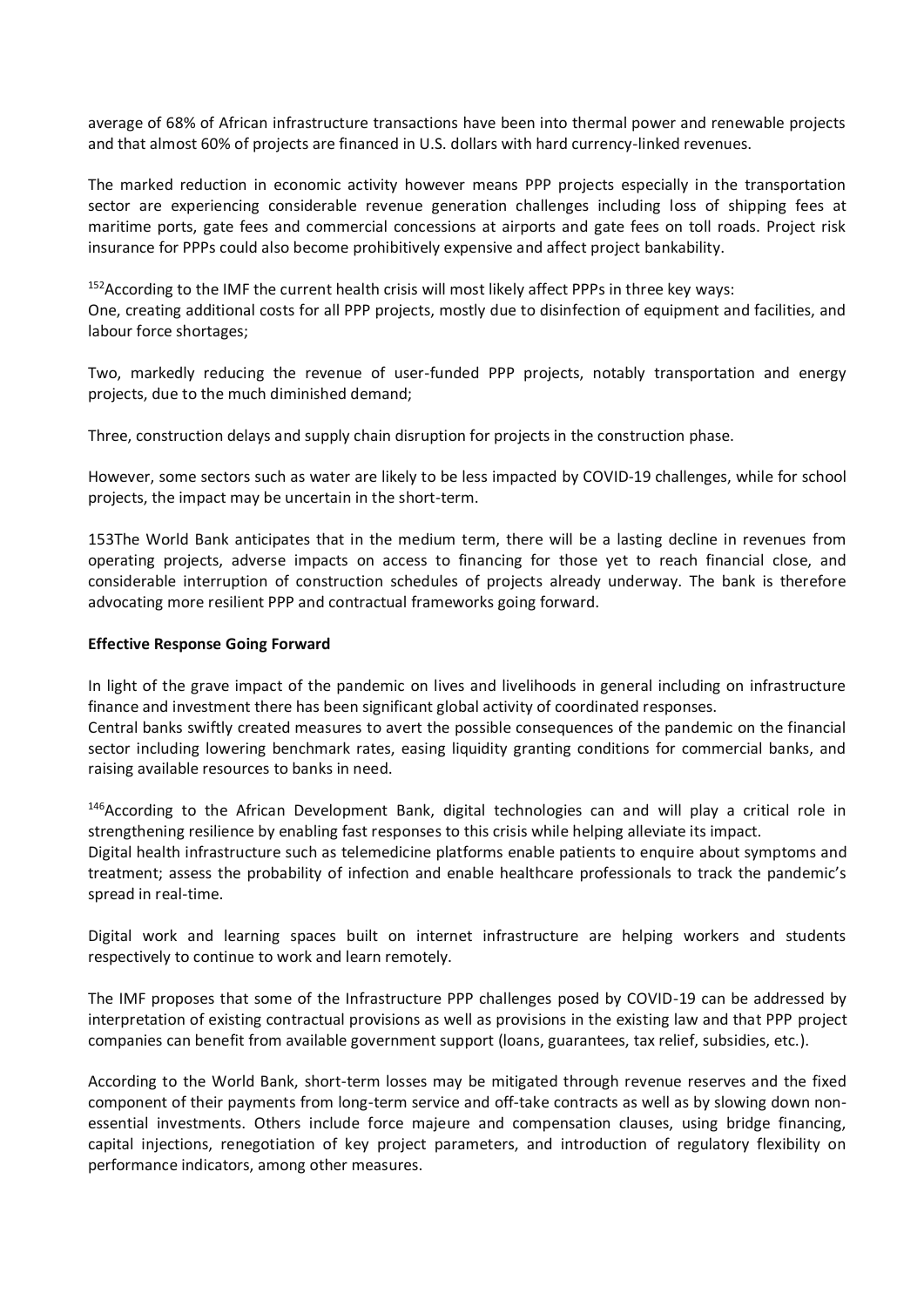The World Bank's Public-Private Infrastructure Advisory Facility (PPIAF) has launched a program whereby governments can request support for taking stock of COVID-19's impact to PPP portfolios; stress-tests of PPP structures; high-level contractual review; relief and provisions for disruptions; and provision of international best practice examples to mitigate impacts, prevent project failure, and fast-track PPP development.

Its Global Infrastructure Facility is responding with dedicated resources to help with additional studies, repricing, rebalancing, and market sounding with private sector representatives for pre-bid stage projects affected by COVID-19. The facility can also advise SOEs to address liquidity issues and help governments design and prepare investment programs as part of green stimulus packages that are affordable, sustainable, and fit-for-purpose.

#### **Funding the interventions**

African countries, the majority of which have already been suffering from debt distress and constrained fiscal space before the pandemic struck, have been forced to find ways to finance their response to the pandemic. Economies, including developing economies, were already facing large infrastructure gaps, amounting to \$15 trillion globally, according to the Global Infrastructure Hub (2016 to 2040). Governments now face a dilemma whether to increase infrastructure spending as economic stimulus or to cutback committed infrastructure spending to redirect resources and keep overall state budgets sustainable.

Various proposals to increase the availability of international finance are on the table to support governments in coping with the crisis.

155The Overseas Development Institute proposes some of the following.

1. The IMF to create a new SDR allocation (of another \$1 trillion) to bolster members' foreign exchange reserves.

2. Rethink the financial policy of MDBs by including callable capital of shareholders rated AAA and AA+ in capital adequacy calculations, and by reforming MDB statutory lending limits. These reforms could expand the headroom of MDBs by up to \$89.9 billion for sub-Saharan Africa.

3. Seek creative solutions to encourage creditor participation in a standstill. For private creditors, this includes using existing contractual provisions where possible, as well as adopting legal measures to protect sovereign assets from litigation.

4. Use development finance institutions to promote immediate liquidity to protect private sector jobs.

5. Allow for a moratorium on interest and debt repayments.

<sup>154</sup>In April the African Development Bank Group unveiled a US\$10 billion Response Facility to curb COVID-19. It entails US\$5.5 billion for sovereign operations in African Development Bank countries, and US\$3.1 billion for sovereign and regional operations for countries under the African Development Fund, the Bank Group's concessional arm that caters to fragile countries. An additional US\$1.35 billion will be devoted to private sector operations.

The Bank has also raised an exceptional US\$3 billion, three-year bond to help alleviate the economic and social impact of the COVID-19 pandemic by financing access to health and other essential goods and services as well as the infrastructure needed to address the crisis and create favourable conditions for resilience.

Most of these measures will help create fiscal space for African governments to respond to the immediate challenges of boosting the health sector, plugging emerging social spending budgetary gaps and supporting the private sector to preserve jobs. Other urgent and innovative financing mechanisms will be needed to create space to support financing and investment in infrastructure.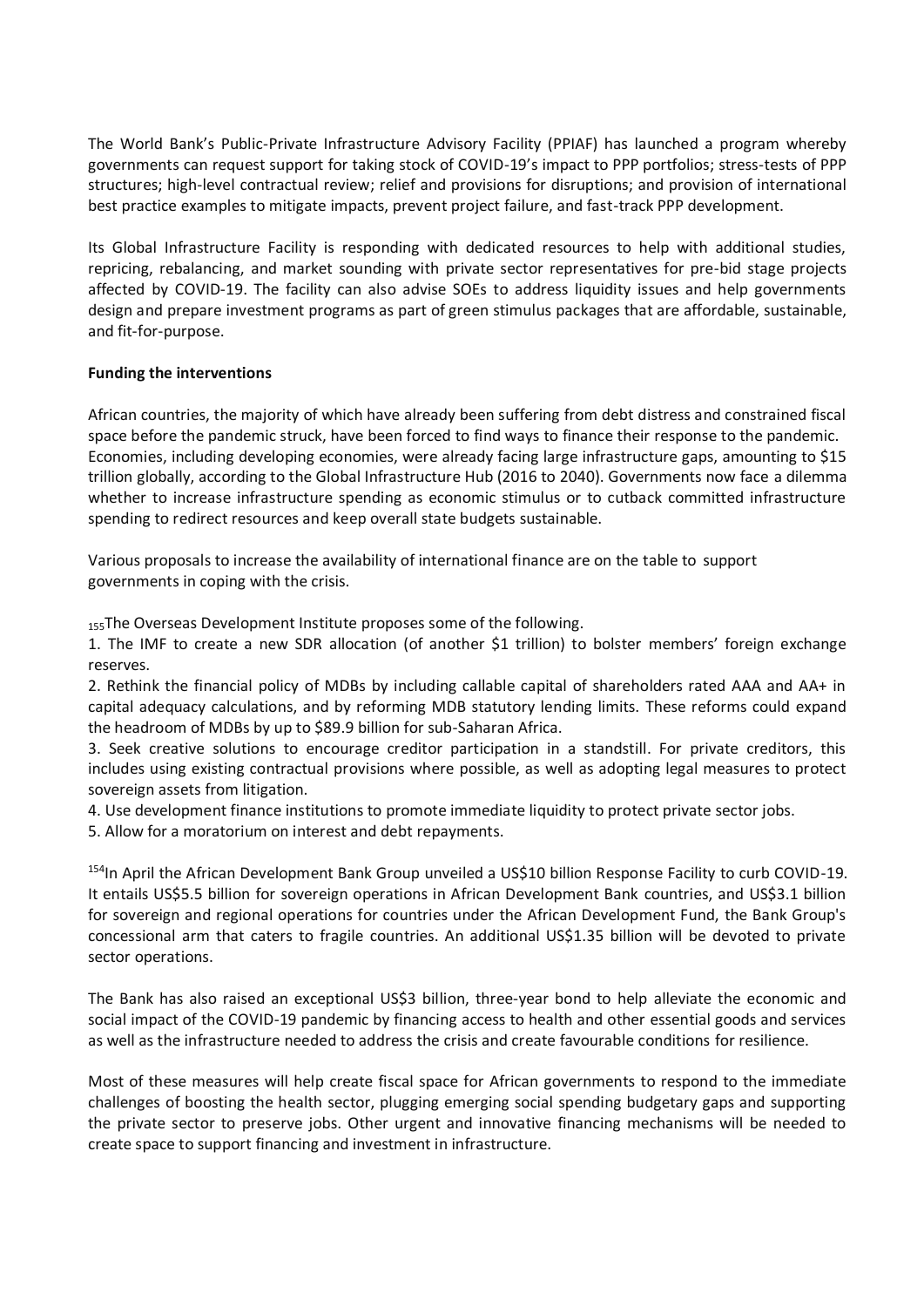Options have been considered ranging from more debt to dipping into sovereign wealth funds and promoting more investment from institutional investors such as pension funds. Faced with a low interest rate environment, infrastructure projects could provide them with a predictable, inflation-adjusted cash flow that has a low correlation with existing investment returns. However, private investors may need guarantees to reduce the risk of investment in Africa's infrastructure through special risk mitigation instruments.

South Africa appears to have fostered consensus across business, government and labour to tap into retirement savings to finance infrastructure. It only remains for the finer details to be agreed, especially the necessary amendments for Regulation 28 of the Pension Fund Act which governs fund allocations.

Bond issuances could prove challenging as African countries suffer falling commodity prices, rising yields and the perception or expectation that some governments will not be able to deal effectively with a downturn in economic growth.

Another timely source of support is the <sup>156</sup>Regional Infrastructure Financing Facility project (RIFF) which aims to expand long-term finance to private firms in selected infrastructure in the power sector, as well as in the transport, logistics and social sectors.

Through the Trade Development Bank (TDB) the RIFF will provide long-term infrastructure finance that would contribute to job creation and would present cross-border benefits in terms of trade and investment flows or transfers of technology. It will facilitate access to debt financing for SMEs in infrastructure value chains and off-grid. The RIFF's focus on off-grid solar solutions will contribute to preserving households' livelihoods by supporting micro-entrepreneurial activities that poor communities rely on almost exclusively for income.

Infrastructure is expected to be a key driver of economic recovery post-COVID-19 and meeting the challenge of financing its development will require more of what has worked successfully before, that is, innovative partnerships among all stakeholders in both the public and private spaces.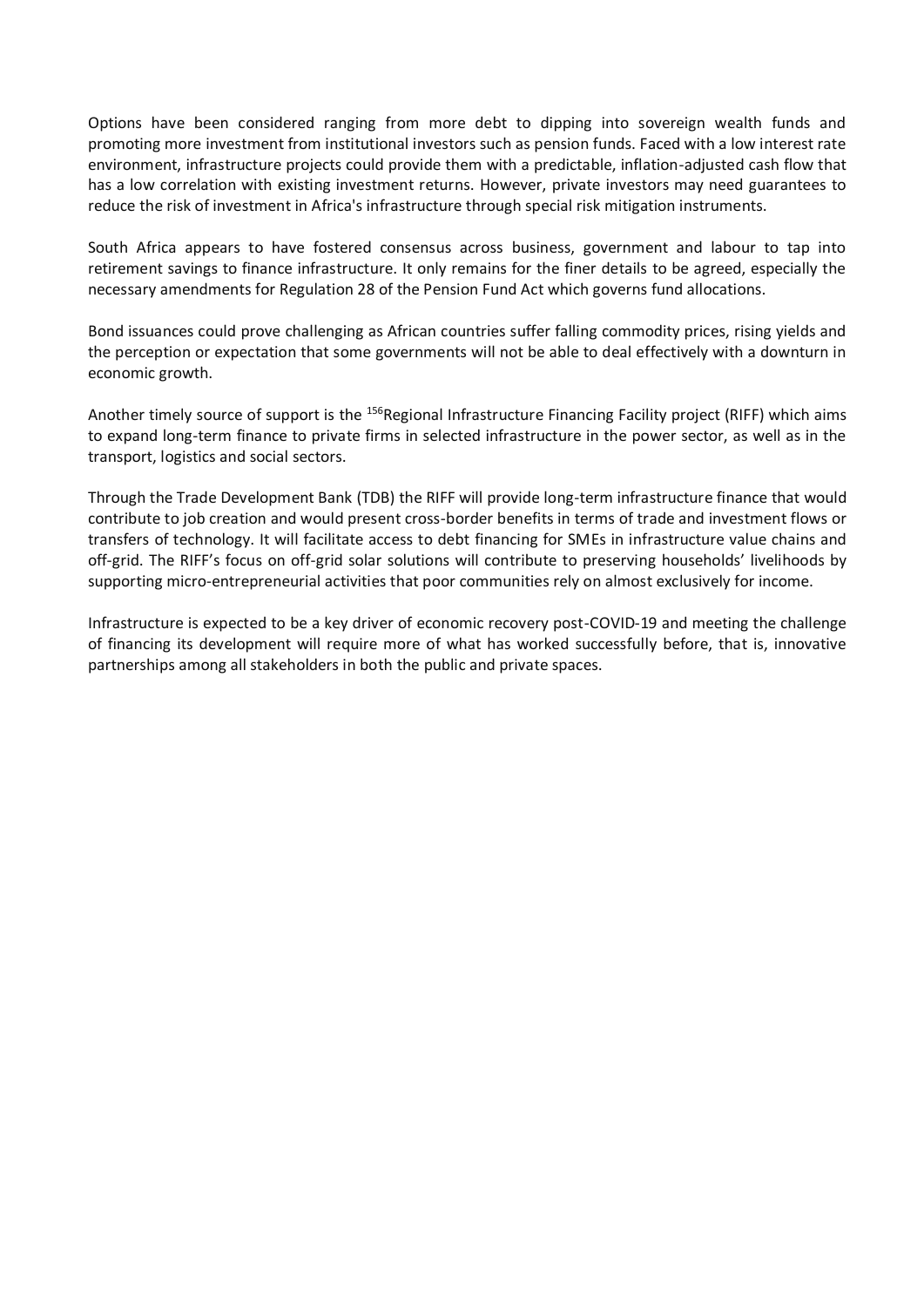### **FIRST HALF 2020 FINANCE AND INFRASTRUCTURE NEWS AND DEALS ROUND UP**

| <b>Date</b>                                                                                        | <b>Country/Region</b>                                                                                                | <b>Type</b>           | Value             | Lead/Financier       |
|----------------------------------------------------------------------------------------------------|----------------------------------------------------------------------------------------------------------------------|-----------------------|-------------------|----------------------|
| Garissa solar plant soars Kenya's renewable endeavour to new high <sup>98</sup>                    |                                                                                                                      |                       |                   |                      |
| 07 January 2020                                                                                    | Kenya                                                                                                                | 25 Year PPA           | USD128.5m         | Exim Bank China      |
|                                                                                                    | Off-grid energy access fund reaches final equity close in Africa <sup>99</sup>                                       |                       |                   |                      |
| 13 January 2020                                                                                    | Africa                                                                                                               | Equity + Debt         | USD95m            | AfDB                 |
|                                                                                                    | Egypt's Sovereign Wealth Fund, Hassan Allam sign MoU to jointly invest in infrastructure, utilities <sup>91</sup>    |                       |                   |                      |
| 15 January 2020                                                                                    | Egypt                                                                                                                | MOU                   |                   | Egypt SWF            |
| 16 January 2020: Masdar and Egypt's Infinity Energy to form renewables joint venture <sup>90</sup> |                                                                                                                      |                       |                   |                      |
|                                                                                                    |                                                                                                                      |                       |                   |                      |
|                                                                                                    | Efacec awarded EPC contract for 41MWp plant in Mozambique <sup>100</sup>                                             |                       |                   |                      |
| 16 January 2020                                                                                    | Mozambique                                                                                                           | <b>PPP</b>            |                   | Neoen & EDM          |
|                                                                                                    | 16 January 2020: ENGIE / NAREVA consortium will build a 120 MW solar power plant in Gafsa, Tunisia <sup>89</sup>     |                       |                   |                      |
|                                                                                                    |                                                                                                                      |                       |                   |                      |
|                                                                                                    | Siemens and GRIDCo to address Ghana's energy challenges <sup>101</sup>                                               |                       |                   |                      |
| <b>16 January 2020</b>                                                                             | Ghana                                                                                                                | <b>PPP</b>            |                   | Siemens & GRIDCo     |
|                                                                                                    | Actis signs an MOU with The Sovereign Fund of Egypt for future investment opportunities in Egypt <sup>65</sup>       |                       |                   |                      |
| 20 January 2020                                                                                    | Egypt                                                                                                                | <b>MOU</b>            |                   | Actis                |
|                                                                                                    | Mali to host West Africa's largest solar farm with 50MW capacity <sup>103</sup>                                      |                       |                   |                      |
| 20 January 2020                                                                                    | Mali                                                                                                                 | BOOT, 28 Yr PPA       |                   | <b>PASH Global</b>   |
|                                                                                                    | AIIM acquires gas assets in a petroleum company in Nigeria <sup>11</sup>                                             |                       |                   |                      |
| 20 January 2020                                                                                    | Nigeria                                                                                                              | Acquisition           | USD54m            | AIIF3                |
|                                                                                                    | CDC Group boosts its commitment in pan-African solar power provider to \$17.5m <sup>8</sup>                          |                       |                   |                      |
| 20 January 2020                                                                                    | Africa                                                                                                               | Equity + Debt         | USD17.5m          | Mettle Solar Inv.    |
|                                                                                                    | IFC & Region Casablanca-Settat Partner on Landmark Loan to Support Regional Infrastructure                           |                       |                   |                      |
| Development <sup>92</sup>                                                                          |                                                                                                                      |                       |                   |                      |
| 23 January 2020                                                                                    | Morocco                                                                                                              | Debt                  | <b>USD100m</b>    | <b>IFC</b>           |
|                                                                                                    | Togo welcomes low-carbon power supply agreement <sup>104</sup>                                                       |                       |                   |                      |
| 23 January 2020                                                                                    | Togo                                                                                                                 | <b>PPP</b>            |                   | Globeleg             |
|                                                                                                    | Gigawatt Global Begins Full Construction on Burundi's First Private-Sector, Grid-Connected Solar Field <sup>64</sup> |                       |                   |                      |
| 26 January 2020                                                                                    | Burundi                                                                                                              | Debt                  |                   | <b>REPP</b>          |
|                                                                                                    | A.P. Møller Capital obtains 43% interest in ARISE Ports & Logistics <sup>14</sup>                                    |                       |                   |                      |
| 28 January 2020                                                                                    | Africa                                                                                                               | Equity                |                   | A.P. Moller Capital  |
|                                                                                                    | Nigeria to borrow N2tn to fund infrastructure development <sup>29</sup>                                              |                       |                   |                      |
| 29 January 2020                                                                                    | Nigeria                                                                                                              | Debt                  | N <sub>2</sub> tn | <b>Pension Funds</b> |
|                                                                                                    | Liberia secures financial aid to boost renewable energy access <sup>106</sup>                                        |                       |                   |                      |
| 05 February 2020                                                                                   | Liberia                                                                                                              | Grant + Loan          | USD34.74m         | $AfDB - AFD$         |
| AIIF3 two-thirds invested <sup>85</sup>                                                            |                                                                                                                      |                       |                   |                      |
| 05 February 2020                                                                                   | Africa                                                                                                               | <b>Private Equity</b> | USD100m+          | <b>AIIM</b>          |
|                                                                                                    | Niger awards French-Indian consortium to build hybrid power plant <sup>105</sup>                                     |                       |                   |                      |
| 06 February 2020                                                                                   | Niger                                                                                                                |                       | USD36m            | EU & AFD             |
|                                                                                                    | Two solar plants to bring power to Ghana's Upper West Region <sup>107</sup>                                          |                       |                   |                      |
| 06 February 2020                                                                                   | Ghana                                                                                                                |                       | €22.8m            | <b>KfW</b>           |
|                                                                                                    |                                                                                                                      |                       |                   |                      |

SunFunder makes first investment in Nigeria with Daystar Power $^{13}$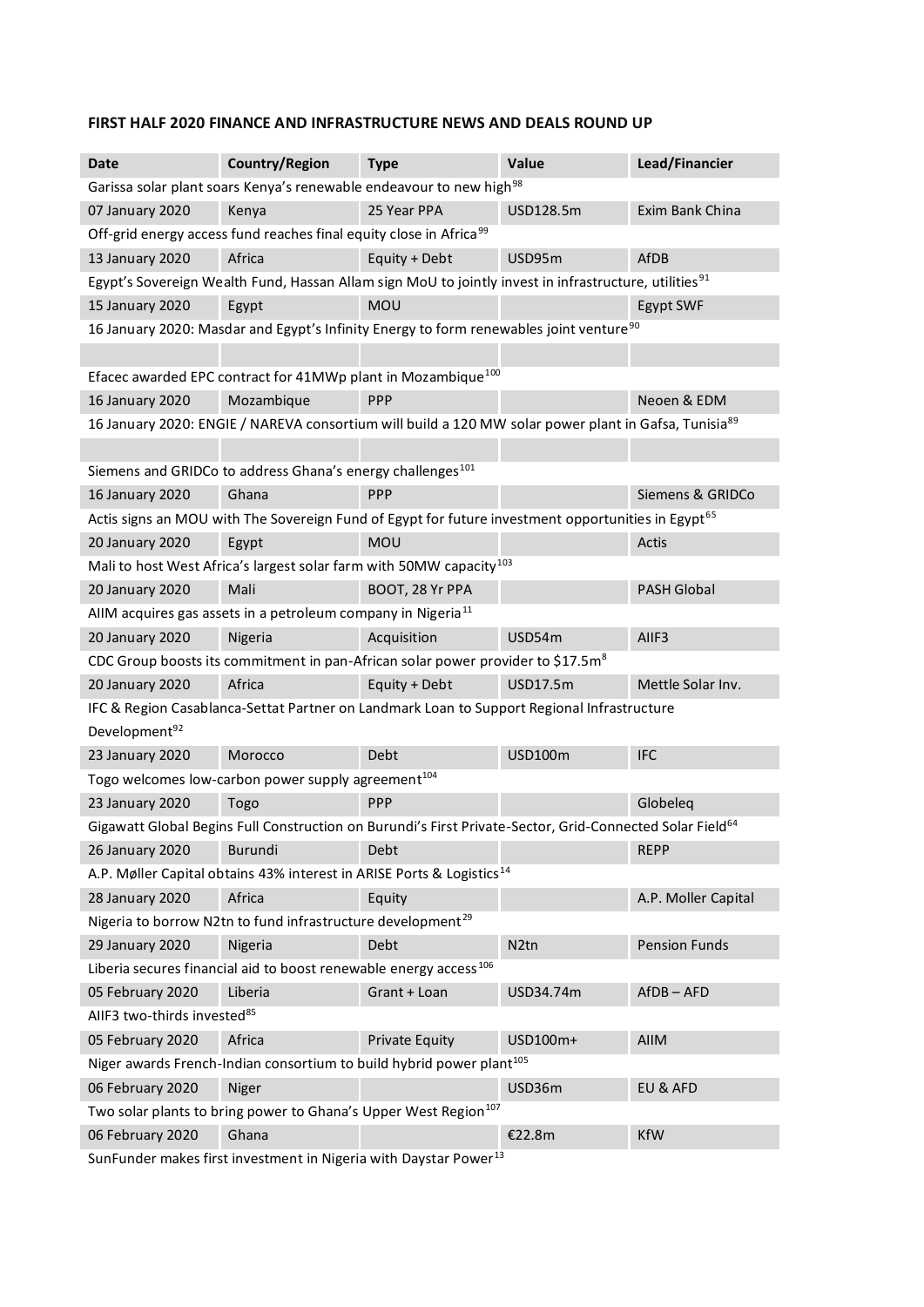| 08 February 2020                                                           | Nigeria                                                                      | Debt                                                                                                                   | USD4m          | Sunfunder               |
|----------------------------------------------------------------------------|------------------------------------------------------------------------------|------------------------------------------------------------------------------------------------------------------------|----------------|-------------------------|
|                                                                            |                                                                              | The EU Bank supports the upgrading of Tanta - EL Mansoura – Damietta railway <sup>93</sup>                             |                |                         |
| 10 February 2020                                                           | Egypt                                                                        | Grant                                                                                                                  | €1.5m          | <b>EIB</b>              |
| <b>Date</b>                                                                | <b>Country/Region</b>                                                        | <b>Type</b>                                                                                                            | Value          | Lead/Financier          |
|                                                                            | 11 February 2020: Zimbabwe pension funds to invest offshore <sup>26</sup>    |                                                                                                                        |                |                         |
|                                                                            |                                                                              |                                                                                                                        |                |                         |
|                                                                            |                                                                              | DRC welcomes GE infrastructure agreement to accelerate energy access <sup>108</sup>                                    |                |                         |
| 13 February 2020                                                           | <b>DRC</b>                                                                   | <b>MOU</b>                                                                                                             |                | <b>General Electric</b> |
|                                                                            | Construction of Sfax desalination plant in Tunisia to commence <sup>94</sup> |                                                                                                                        |                |                         |
| 14 February 2020                                                           | Tunisia                                                                      | Debt                                                                                                                   | <b>USD278m</b> | <b>JICA</b>             |
|                                                                            |                                                                              | VentureBuilder and USADF partner to support local off-grid enterprises in Africa <sup>86</sup>                         |                |                         |
| 18 February 2020                                                           | Africa                                                                       | Grant + Equity                                                                                                         |                | <b>USADF</b>            |
|                                                                            |                                                                              | ARCH ARPF announces \$16.5M funding commitment to support C&I solar projects through CrossBoundary <sup>18</sup>       |                |                         |
| 19 February 2020                                                           | Africa                                                                       | Equity                                                                                                                 | USD16.5m       | <b>ARCH Africa</b>      |
|                                                                            |                                                                              | Actis and Westmont Hospitality Group acquire Sheraton Casablanca Hotel <sup>63</sup>                                   |                |                         |
| 24 February 2020                                                           | Morocco                                                                      | Acquisition                                                                                                            |                | Actis                   |
|                                                                            |                                                                              | Africa Finance Corporation invests \$63m in first Djibouti wind project <sup>19</sup>                                  |                |                         |
| 24 February 2020                                                           | Djibouti                                                                     | Equity                                                                                                                 | USD63m         | <b>AFC</b>              |
|                                                                            |                                                                              | Siemens Gamesa lands contract to build Djibouti's first wind farm <sup>111</sup>                                       |                |                         |
| 24 February 2020                                                           | Djibouti                                                                     | 25 Year PPA                                                                                                            |                | Siemens Gamesa          |
|                                                                            |                                                                              | 24 February: Nigeria. Pension operators reduce investment in real estate to N220bn <sup>33</sup>                       |                |                         |
|                                                                            |                                                                              |                                                                                                                        |                |                         |
|                                                                            | Toshiba wins Ethiopian small-scale geothermal wellhead order <sup>114</sup>  |                                                                                                                        |                |                         |
| 28 February 2020                                                           | Ethiopia                                                                     | Order                                                                                                                  |                | Toshiba                 |
|                                                                            |                                                                              | Financing off-grid energy projects: new securitisation programme launched <sup>113</sup>                               |                |                         |
| 03 March 2020                                                              | Cote d'Ivoire                                                                | Securitisation                                                                                                         |                | Société Générale CI     |
|                                                                            |                                                                              | Africa's largest green bond is listed on the London Stock Exchange <sup>115</sup>                                      |                |                         |
| 03 March 2020                                                              | South Africa                                                                 | <b>Bond</b>                                                                                                            | <b>USD200m</b> |                         |
| Actis to create a \$250 million African data centre platform <sup>61</sup> |                                                                              |                                                                                                                        |                | <b>IFC</b>              |
|                                                                            |                                                                              |                                                                                                                        |                |                         |
| 03 March 2020                                                              | Africa                                                                       | <b>Private Equity</b>                                                                                                  | <b>USD250m</b> | Actis                   |
|                                                                            |                                                                              | ACWA Power signs an MOU to develop Egypt's sustainable water desalination sector <sup>95</sup>                         |                |                         |
| 04 March 2020                                                              | Egypt                                                                        | <b>MOU</b>                                                                                                             |                | Gov. of Egypt           |
|                                                                            |                                                                              | Grants valued at \$160m to uplift Burundi communities through solar <sup>116</sup>                                     |                |                         |
| 05 March 2020                                                              | Burundi                                                                      | Grants                                                                                                                 | <b>USD160m</b> | World Bank - IDA        |
|                                                                            | IFC leads financing for 390MW natural gas-fired power plant <sup>117</sup>   |                                                                                                                        |                |                         |
| 09 March 2020                                                              | Cote d'Ivoire                                                                | Debt                                                                                                                   | €303m          | <b>IFC</b>              |
|                                                                            | New funding will aid Nigeria's REA to deploy mini-grids <sup>118</sup>       |                                                                                                                        |                |                         |
| 10 March 2020                                                              | Nigeria                                                                      | Debt                                                                                                                   | USD200m        | AfDB                    |
|                                                                            |                                                                              | The AfDB's Facility for Energy Inclusion attracts \$160m in commitments for small-scale renewable energy <sup>61</sup> |                |                         |
| 16 March 2020                                                              | Africa                                                                       | Fund                                                                                                                   | <b>USD160m</b> | AfDB                    |
|                                                                            |                                                                              | Tembo Power partners with Metier for the financing and construction of its first Kenyan hydropower plant <sup>15</sup> |                |                         |
| 18 March 2020                                                              | Kenya                                                                        | Equity + Debt                                                                                                          |                | Metier                  |
|                                                                            |                                                                              | 18 March 2020: EAIF Signs Master Cooperation Agreement With The International Finance Corporation <sup>59</sup>        |                |                         |

African Development Bank launches record breaking \$3 billion "Fight COVID-19" Social Bond6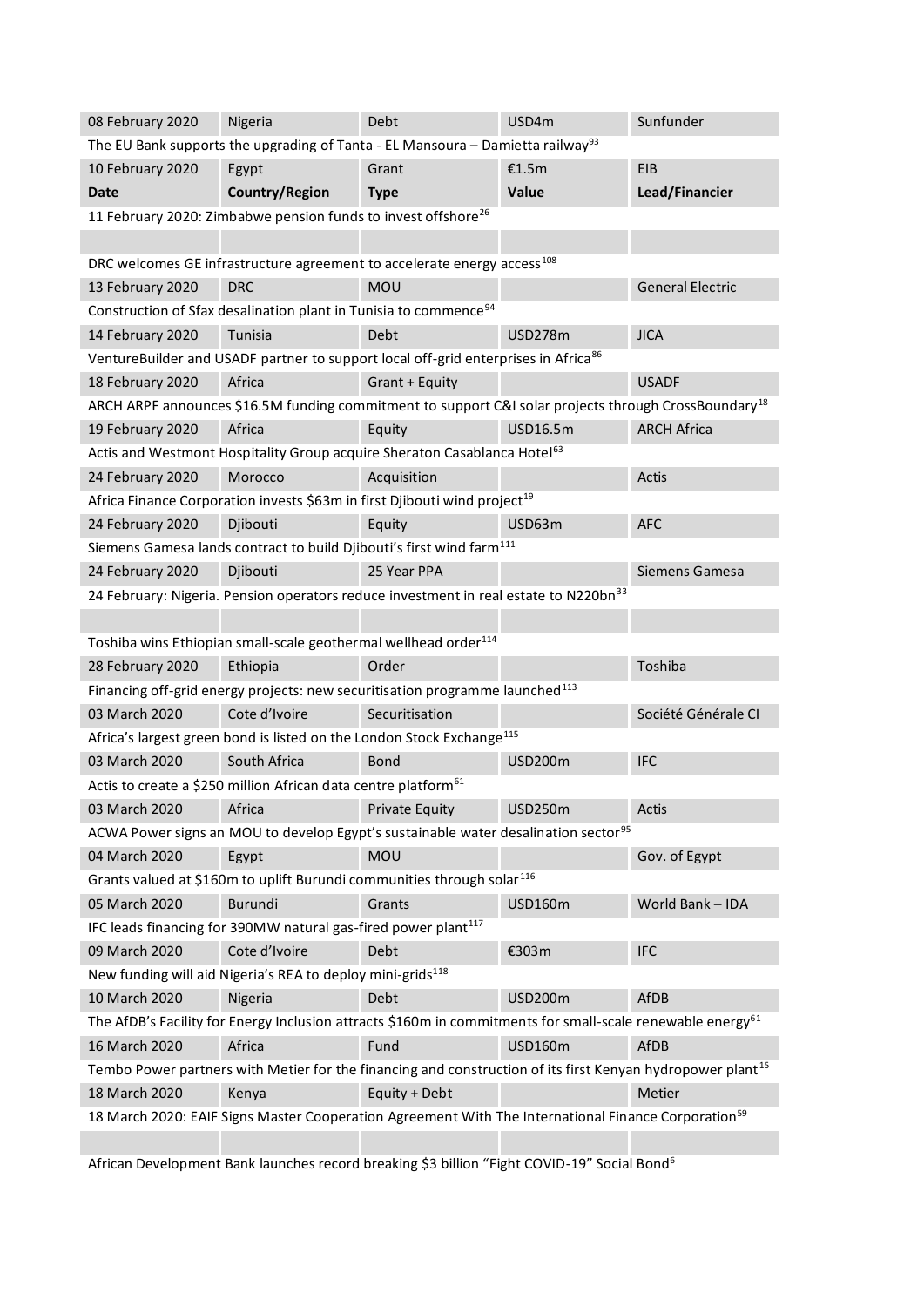| 31 March 2020                                                                      | Africa                                                                                                                 | <b>Bond</b>   | USD3b          | AfDB                    |
|------------------------------------------------------------------------------------|------------------------------------------------------------------------------------------------------------------------|---------------|----------------|-------------------------|
|                                                                                    |                                                                                                                        |               |                |                         |
| Date                                                                               | <b>Country/Region</b>                                                                                                  | <b>Type</b>   | Value          | Lead/Financier          |
|                                                                                    | African Development Bank Group approves US\$10mn equity in Razorite Healthcare Fund for Africa <sup>84</sup>           |               |                |                         |
| 10 April 2020                                                                      | Africa                                                                                                                 | Equity        | USD10m         | <b>AfDB</b>             |
|                                                                                    | \$1.2m loan expedites financial close for Tanzania's first wind farm <sup>123</sup>                                    |               |                |                         |
| 14 April 2020                                                                      | Tanzania                                                                                                               | Debt          | <b>USD1.2m</b> | <b>REPP</b>             |
| Project <sup>74</sup>                                                              | Mangwana Capital to Invest in Australian Oil & Gas Company Invictus Energy to Develop Muzarabani                       |               |                |                         |
| 01 May 2020                                                                        | Zimbabwe                                                                                                               | Equity        | <b>USD288k</b> | Mangwana Capital        |
|                                                                                    | AfDBank welcomes US\$10m Clean Technology Fund investment to diversify Ethiopia's energy mix <sup>83</sup>             |               |                |                         |
| 08 May 2020                                                                        | Ethiopia                                                                                                               | Debt          | USD10m         | <b>CTF</b>              |
|                                                                                    | RAZEL-BEC and Egis signed a PPP for 14 road toll plazas in Cameroon <sup>52</sup>                                      |               |                |                         |
| 20 May 2020                                                                        | Cameroon                                                                                                               | PPP           | €230m          |                         |
|                                                                                    | Madagascar: Sahofika hydropower BOOT scheme to get 4 million Euro loan <sup>126</sup>                                  |               |                |                         |
| 25 May 2020                                                                        | Madagascar                                                                                                             | Debt + Grant  | €4m            | <b>ADF</b>              |
|                                                                                    | Algeria launches programme to develop 4GW of solar capacity by 2024 <sup>143</sup>                                     |               |                |                         |
| 26 May 2020                                                                        | Algeria                                                                                                                | Programme     | USD3.2 to 3.6b |                         |
|                                                                                    | Power China awarded \$548 million, 600MW ZESCO solar contract <sup>127</sup>                                           |               |                |                         |
| 26 May 2020                                                                        | Zambia                                                                                                                 | Contract      | <b>USD548m</b> | <b>ZESCO</b>            |
|                                                                                    | PIC Acquires 13% Stake in Moroccan Real Estate Platform Aradei Capital for USD50m <sup>73</sup>                        |               |                |                         |
| 27 May 2020                                                                        | Morocco                                                                                                                | Equity        | <b>USD50</b>   | <b>GEPF</b>             |
|                                                                                    | Àrgentil's follow-on investment in Tempohousing Nigeria Limited <sup>82</sup>                                          |               |                |                         |
| 02 June 2020                                                                       | Nigeria                                                                                                                | Debt + Equity |                | <b>Argentil Capital</b> |
|                                                                                    | PIC to Acquire South African Agribusiness Alzu Agri <sup>78</sup>                                                      |               |                |                         |
| 04 June 2020                                                                       | South Africa                                                                                                           | Equity        |                | <b>GEPF</b>             |
|                                                                                    | d.light and Solar Frontier Capital announce USD 65 million local currency receivable financing for Kenya <sup>81</sup> |               |                |                         |
| 08 June 2020                                                                       | Kenya                                                                                                                  | <b>Debt</b>   | <b>USD65</b>   | Solar Frontier Cap      |
|                                                                                    | Sun Exchange Secures \$3 Million (ZAR 50 Million) Investment from ARCH's Africa Renewable Power Fund <sup>72</sup>     |               |                |                         |
| 09 June 2020                                                                       | South Africa                                                                                                           | Equity        | USD3m          | <b>ARCH</b>             |
|                                                                                    | Third Way & Mergence conclude a R450m renewable energy financing to give SA an infrastructure boost <sup>57</sup>      |               |                |                         |
| 10 June 2020                                                                       | South Africa                                                                                                           | Debt          | R450m          | Third Way, Mergence     |
|                                                                                    | Kenya pensions holdings in bonds up Sh92 billion <sup>40</sup>                                                         |               |                |                         |
| 12 June 2020                                                                       | Kenya                                                                                                                  | <b>Bonds</b>  | Sh92b          | <b>Pension Funds</b>    |
|                                                                                    | Zimbabwe: Local solar power developer secures generation licence <sup>128</sup>                                        |               |                |                         |
| 12 June 2020                                                                       | Zimbabwe                                                                                                               | Licence       | USD88.1m       | Triangle Solar          |
|                                                                                    | Proparco co-invests in the development of the first green mall in Central Africa <sup>18</sup>                         |               |                |                         |
| 18 June 2020                                                                       | Cameroon                                                                                                               | Debt          | €30m           | Proparco + Actis        |
|                                                                                    | Infrastructure fund Africa50 helps Egypt's solar power sector take off <sup>144</sup>                                  |               |                |                         |
| 18 June 2020                                                                       | Egypt                                                                                                                  | Equity + Debt | <b>USD450m</b> | AfDB-Africa50           |
|                                                                                    | IDA finances regional interconnection project in Central Africa <sup>129</sup>                                         |               |                |                         |
| 19 June 2020                                                                       | Cameroon Chad                                                                                                          | Debt          | <b>USD385m</b> | World Bank - IDA        |
| Bond issuance signals strong infrastructure opportunities in Africa <sup>130</sup> |                                                                                                                        |               |                |                         |
| 19 June 2020                                                                       | Africa                                                                                                                 | <b>Bond</b>   | <b>USD750m</b> | <b>EAIF</b>             |

I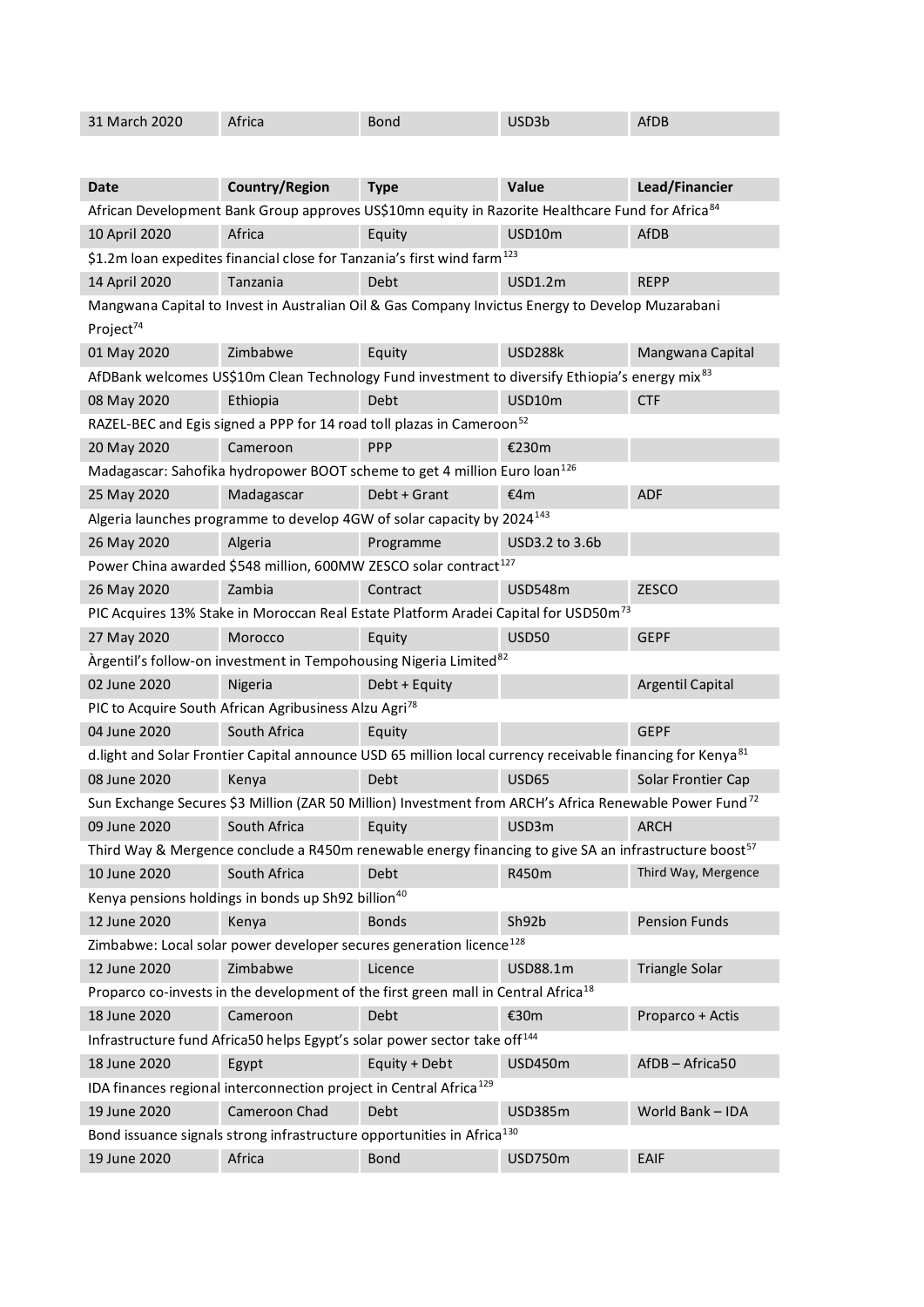#### **JULY AND AUGUST 2020 FINANCE AND INFRASTRUCTURE NEWS AND DEALS ROUND UP**

• **Uganda**: Power distribution company, Umeme, is investing US\$15.2 million into two major power projects expected to increase the Mbale district's electricity supply to 61MW140.

• **South Africa**: Sasol is inviting bidders to develop two embedded 10MW solar PV facilities at its South African operations towards its objective to procure 600MW of renewable energy.

• **Nigeria**: The government has been granted approval to establish a US\$39.5 billion infrastructure development company with the country's sovereign wealth fund and AFC.

• **South Africa**: Older South Africans who invested in retirement annuities (RAs), preservation funds or pensions, are increasingly transferring their investments to offshore annuities.

• **Nigeria**: First City Monument Bank Group is set to acquire up to 96 percent of Aiico Pensions Limited, creating total AUM of ₦451 billion with almost 600,000 customers.

• **Nigeria**: Pension Funds Administrators have invested N55.25bn in infrastructure as of the end of May, latest statistics revealed. Total AUM by the operators stood at N10.79tn.

• **Nigeria**: Lagos State government is to establish N10 billion Lagos Aquaculture Centre of Excellence (LACE) in Igbonla, Epe, under a Public-Private-Partnership (PPP) arrangement.

• **Cote D'Ivoire**: PIDG company Emerging Africa Infrastructure Fund lends €28 million to Azito Energie's power plant expansion in Cote D'Ivoire to add 253MW to capacity.

• **Senegal**: Sonatel issues largest corporate bond to date in West Africa CFA Franc zone on the BRVM worth US\$180m. Led by ALCB Fund and EAIF investing US\$10m & US\$25m respectively.

• **Benin**: EAIF is progressing its due diligence as the sole lender to a €36 million, 25MW natural gas-fuelled power station project, to be built by Genesis Holdings, providing €27m debt.

• **Senegal**: Helios Towers agrees to acquire over 1,200 sites of its passive infrastructure assets from Free Senegal (second largest mobile operator in Senegal) for €160 million.

• **South Africa**: Vantage Capital provides R82.0 million of mezzanine funding for Alleyroads, one of South Africa's leading affordable housing black developers for its Limpopo project.

• **Sierra Leone**: InfraCo Africa finances Bumbuna II Hydroelectric Project. The company belonging to PIDG will finance this renewable energy project to the tune of US\$6 million.

• **Africa**: Update on the African Integrated High-Speed Railway Network. The project has seen completion of the technical feasibility study and construction and procurement decisions.

• **South Africa**: The DBSA, National Treasury and the Department of Public Works and Infrastructure have signed an MOU to establish and manage an Infrastructure Fund.

• **Mozambique**: Financial Close for the landmark US\$20 billion Mozambique LNG financing. The AfDB has signed a senior loan of US\$400 million for the transformational project.

• **Africa**: AIF founding partners unveil Unified COVID-19 Response to support Africa's private sector. There are 15 deals from the Forum's portfolio, amounting to US\$3.79 billion.

#### **Conclusion**

Most experts continue to project a marked economic slowdown through this year and into 2021 especially in the context of lower oil and other commodity prices.

Post crisis the IMF warns that the fiscal cost of the current emergency will necessarily tighten post-crisis fiscal space, and changes to private sector risk-appetite are expected. Governments should prepare to reassess and reprioritize their pipelines of investment, including projects that are currently being developed or in procurement, and most probably will be suspended.

Infrastructure will still be critical for growth and quality of life and meeting the challenge of financing the development of African infrastructure will require more of what has worked well before, that is, innovative partnerships among all stakeholders in both the public and private space.

AMETrade continues to provide platforms for engagement among all stakeholders to deepen the necessary dialogue and cooperation through its digital events and information.